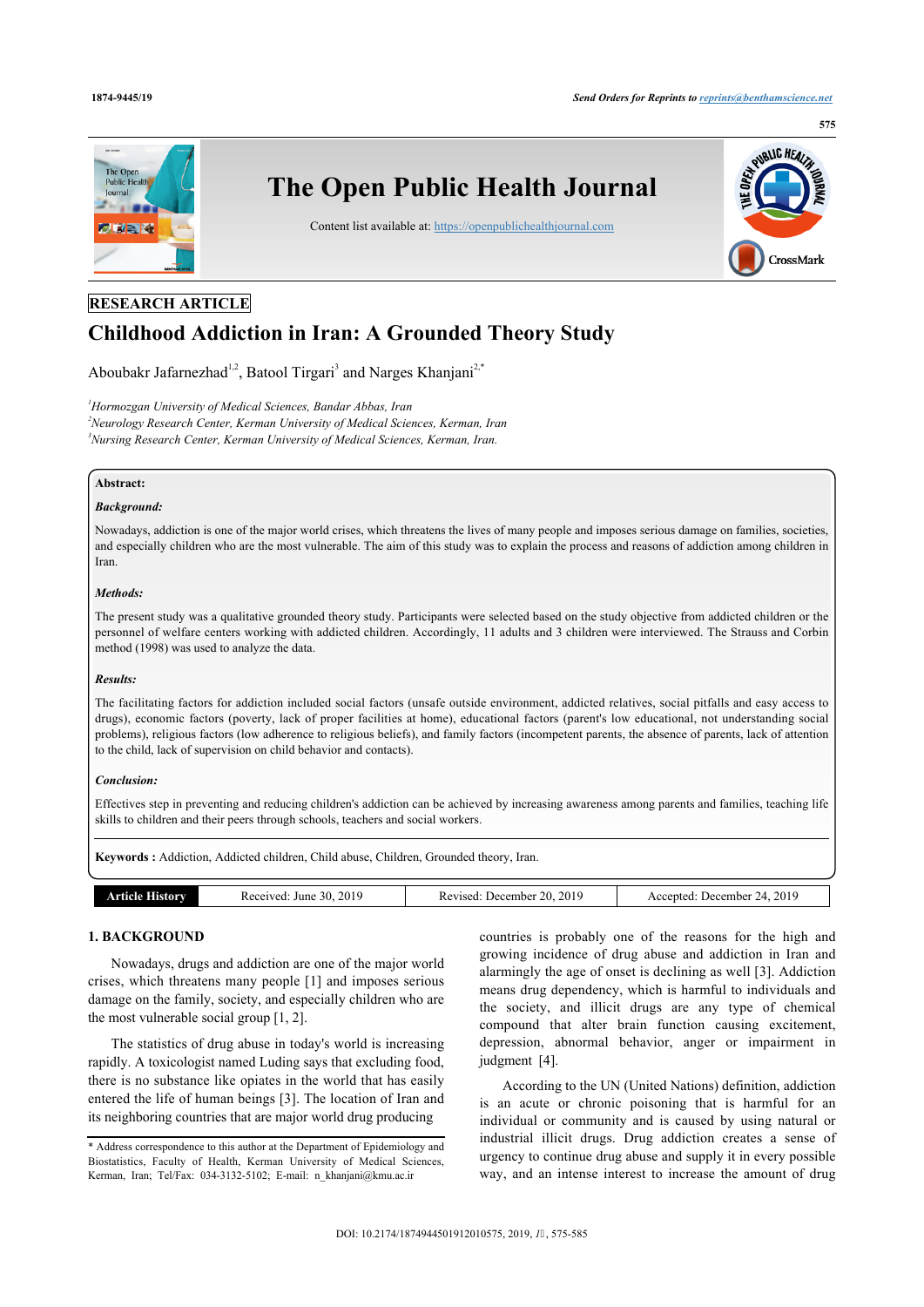consumption, leads to psychological and physical dependence [[5](#page-10-4)]. Newborns, infants and young children are the most innocent individuals involved with narcotics, because they are often involved without their own will and due to the irresponsibility or ignorance of adults [\[6\]](#page-10-5).

Addiction leads to the disintegration of an individual's character and family foundation and also contributes to social life degradation and destruction of the society. This phenomenon destroys the ability to organize and manage a healthy society, disrupts normal social performance, and imposes a crisis to the human society[[1](#page-10-0)].

In addition to the physical and psychological consequences of drug abuse in children, the social consequences of these drugs are also very alarming, as these children should become the workforce of the community in a close future [\[7\]](#page-10-6). Improving the mental and social health of the community depends on empowering children and given the fact that drug control is a complicated process, early interventions should start before the children enter elementary school [[8](#page-10-7)]. Children under 12 years of age whose personality and values are still not fully developed tend to abuse drugs because of more external reasons such as substance use by their parents [\[7\]](#page-10-6). Studies have shown that in families with drug addiction, children are more attracted to using drugs [\[8](#page-10-7)]. Hajli *et al*. studied the attitudes of individuals about the causes of drug abuse. Based on their findings, the most important causes were bad friends, addiction in the family, living in notorious neighborhoods, unemployment and parental divorce [\[9\]](#page-10-8). Heidari *et al*. studied the causes of drug abuse among addicts referred to a public rehabilitation center in Khorramabad. The results of this study showed a significant relation between addiction and low self-esteem, successive failures in life, mimicking the drug abuse behavior of family members, economic inequalities, unemployment and lack of job opportunities, urging of friends and peers, relief from pain and physical illness, pleasure in using and positive attitudes toward drugs [[3](#page-10-2)]. Another research done in Zanjan, Iran indicated that there was a significant correlation between socializing with notorious friends, pleasure, poverty or high income, illiteracy, family problems, unemployment, relief from pain and tendency to addiction [\[10](#page-10-9)].

In Iran, cultivation of poppy, coca and cannabis for drug production, importing, shipping, exporting, manufacturing, holding, shipping, purchasing, distribution, delivery, transit, supply and sale of opioid drugs, establishing or administering a place for opioid drug use, manufacturing, purchase, sales, and maintenance of equipment and tools for the manufacture or use of drugs, and drug use in any way are offenses and crimes [[11\]](#page-10-10).

Most previous research so far have studied addiction among adults, but there has not been enough research about children's addiction. Authors of this study hope that information obtained from this project can be used to find effective ways for supporting vulnerable children and coming up with solutions to prevent addiction in children, as well as providing suggestions to authorities.

The purpose of this research was to explain the phenomenon and causes of addiction among young children in Iran.

#### **2. METHODS**

This study utilizes the grounded theory qualitative method to explain the process and factors influencing addiction among children. Grounded theory is a kind of field research that studies phenomena in their natural settings, and it's purpose is to deeply understand behaviors, practices, beliefs and attitudes of individuals and groups in their real life, in a such way that it tries to explain and clarify the social processes [[12\]](#page-10-11).

This study was approved by the Ethics Committee of Kerman University of Medical Sciences, Kerman, Iran (Ethics Code: IR.KMU.REC.1394.166).

After obtaining the necessary permits, participants were initially selected based on the study purpose among aid workers of Kerman welfare centers. Subsequently, the researcher performed theoretical sampling with the help of personnel from welfare centers. Participants were selected from social workers, educators, donators, psychologists with at least four years of work experience, parents or care takers with addicted children, and addicted children themselves. People, who did not give consent or did not cooperate or were not willing to answer the questions, were excluded from the study.

In this study, with the collaboration of the Kerman welfare center a number of children from 6 to 16 years old that had a history of addiction to opium, heroin, hashish, or alcohol were identified and enrolled in the study. The researchers initially talked with the social worker in charge of the child or the child's parents, and explained the objectives of the study for them. Then, after obtaining verbal consent from the child and the child's guardian, the first author (a male interviewer) performed interviews with children who were all boys. Because of the special situation of the interviewees and the fact that this study was not a clinical trial, the Ethics committee allowed the researchers to proceed with only verbal consent.

The location of the interview was selected by the participants and was mainly the rehabilitation or welfare centers in which the participant (worker, psychologist, philanthropist, mentor and child) lived or worked.

The main approach for collecting data in this study was deep semi structured interviews. Each interview took 30 to 60 minutes depending on the condition and willingness of the participant. As well as doing interviews; the researchers, took notes in the field from their observations, feelings and the participants' behaviors. The participants were assured about the confidentiality of their information.

The interview started with talking about the experiences and feelings of the participant about addiction or working with addicted children. The interview was conducted with questions based on the Strauss and Corbin grounded theory methods; such as "What do you think can be the underlying or facilitating factors of addiction in children? What would be the inhibiting factors and ...?" As these interviews were conducted with different people with different levels of understanding, such as a psychologist, benefactors and addicted child, based on the type of person interviewed, the dialogue and the level of transparency needed was different and in order to avoid ambiguity, simple words were used or further explanations were provided to the participants. Also, if necessary the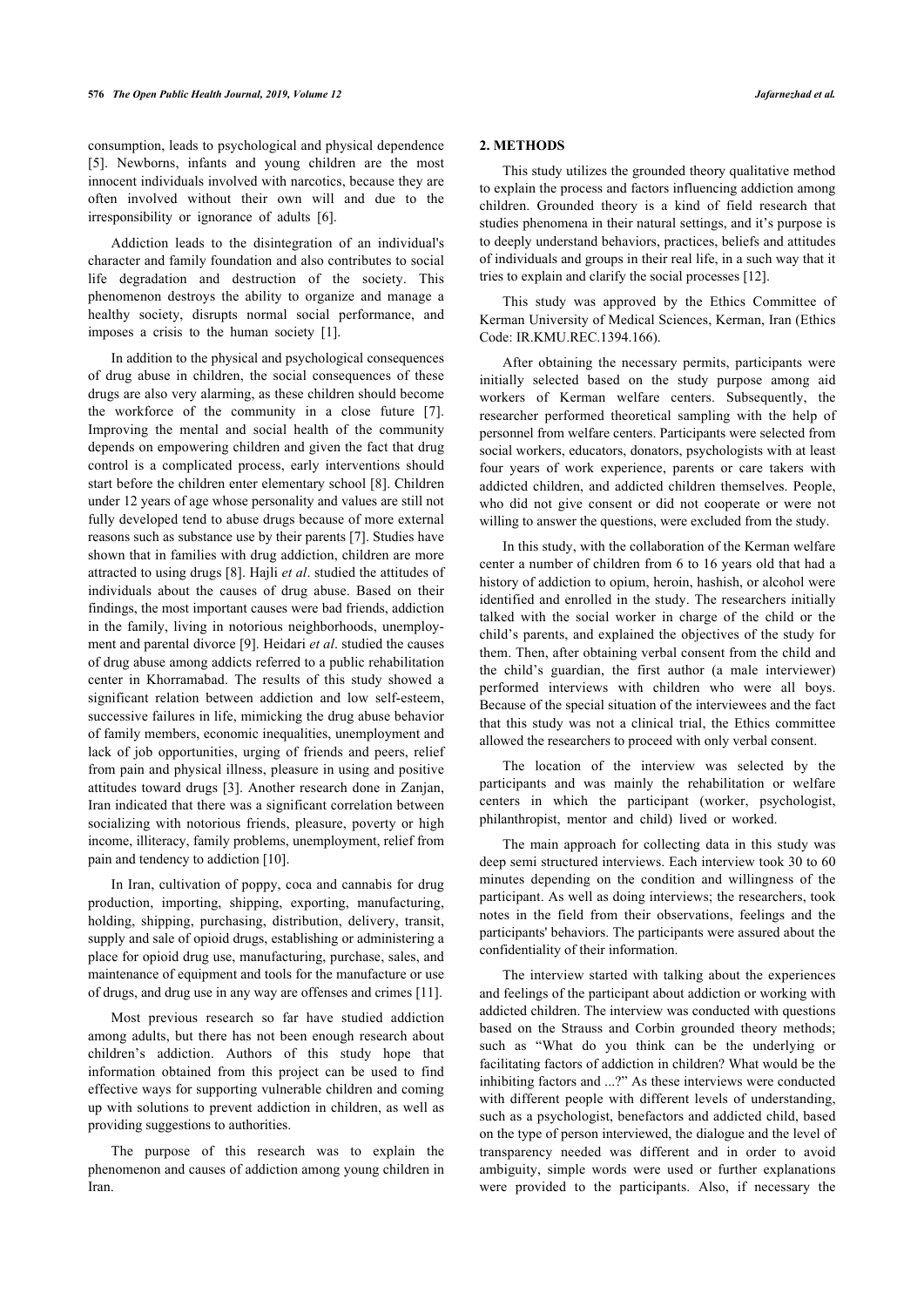interviewer attempted to ask additional questions to better understand the participants' thoughts and experiences. All interviews were conducted by one interviewer (AJ).

In the qualitative analysis, the researcher should immerse in the information and read the transcriptions again and again in order to be able to extract the core statements and concepts by encoding the transcriptions[[12](#page-10-11)]. Analysis of data in grounded theory requires the simultaneous collecting, coding, and analyzing of data starting from the first interview.

All interviews were recorded on MP3 and then, they were transcribed word for word and then coding was performed. In this study, the Strauss and Corbin method was used for data analysis which includes the 3 stages of open, axial, and selective coding [\[12](#page-10-11)].

The first stage of analyzing was open coding in which the researchers read the interviews several times in order to attain a general understanding of the concepts. Then, they read the interviews line by line and word by word and specified the main concepts of each paragraph and coded them and made the first classification and description of latent concepts. In the axial coding, the researchers compared the coded data with each other and shaped it as categories that fitted together. Researchers compared each open code with the other open codes and put the same codes in one category. Then, they compared each class with the other classes to ensure that the classes are distinct from each other. The Strauss and Corbin's paradigm focuses on issues, such as causal conditions, phenomenon, context, interventional conditions, practical strategies and outcomes that are the basis of linking these classes to each other. During the data analysis, the researchers discovered the themes that played the main roles in the phenomenon, interventional conditions or context and connected them by using the Strauss and Corbin paradigm.

In the selective coding, the researchers attempted to find the main and central class and the connections between the classes; so [tha](#page-10-11)t, the elementary framework of the theory was identified [12]. The MAX QD 2007 software was used for storage, management and data restoration. The analysis and coding of each interview were done before the next interview.

Although qualitative researchers do not generalize their findings as quantitative researchers do, they try to truly explain the actual experiences of their participants. For this purpose, four criteria including credibility, dependability, confirmability, and transferability were taken into consideration to assess the trustworthiness of the qualitative data.

Long-term involvement with research data and participants provided the opportunity for researchers to examine the phenomena from more angles and achieve a more

<span id="page-2-0"></span>**Table 1. Characteristics of the participants of this study.**

comprehensive understanding of the participants' experiences. In order to ensure that the participants acknowledge the findings of the study against their experiences, researcher presented the initial extracted codes to some of the participants and asked their opinion. Also for more credibility after coding the interviews and determining the classes, an academic member acquainted with qualitative methods was asked to check and confirm the coding.

At the start of the study, a very limited literature review was performed. To prevent researchers from being influenced by the results of other studies during data collection and analysis, the researchers also tried to bracket their previous knowledge about this topic.

In order to show confirmability, the researchers tried to clearly explain the path of research and the measures taken so that it could be tracked by others. And for transferability, the research findings were shown to a number of people similar to the participants who had not participated in the research in order to verify the results of this research with their own experiences.

In this study, the necessary permits were obtained from Kerman University of Medical Sciences and the Welfare Organization of Kerman Province. Verbal informed consent was obtained from participants to conduct interviews and do audio recordings. Privacy and data confidentiality and deleting the interviewee's identity information on the recorded audios, the transcribed texts and field notes was observed during the study. The participants had the right to withdraw from the research at any time during the study.

The methodology and results were reported according to COREQ-32 (Consolidated criteria for reporting qualitative research) [\[13](#page-10-12)].

### **3. RESULTS**

The research participants were 13 people including 5 males and 8 females. Three people were interviewed two times; and a total of 16 interviews were conducted. The adult participants had working experience from 4 to 15 years. One person was a PhD in Clinical Psychology, two persons had MSc, and were the head of their centers at that time, six persons had bachelors, and one person had a graduate diploma. Also three addicted male children participated in this study. The children who participated in this study were addicted to opioids; not alcohol, cocaine, hallucinogens, designer drugs, or tobacco (Table **[1](#page-2-0)**).

In this study, 1315 initial codes were extracted. Analysis of the data led to the formation of four main categories: 1.The meaning of addiction 2. Causal conditions 3.Consequences of drug abuse and 4. Preventive factors (Table **[2](#page-3-0)**). The research paradigm can be seen in Fig. (**[1](#page-3-1)**).

| Number Gender |          | <b>Education</b>            | <b>Type of responsibility</b> | <b>Experience (vears)</b> | Children age   |
|---------------|----------|-----------------------------|-------------------------------|---------------------------|----------------|
|               | Male     | MA in Anthropology          | Responsible for the center    |                           | ----           |
|               | Female I | Bachelor of Social Sciences | Social Worker Instructor      |                           | ----           |
|               | Male     | $\frac{1}{2}$               | <b>Addicted Child</b>         | $- - - -$                 | $17$ -year-old |
|               | Male     | ----                        | <b>Addicted Child</b>         | ----                      | $15$ -year-old |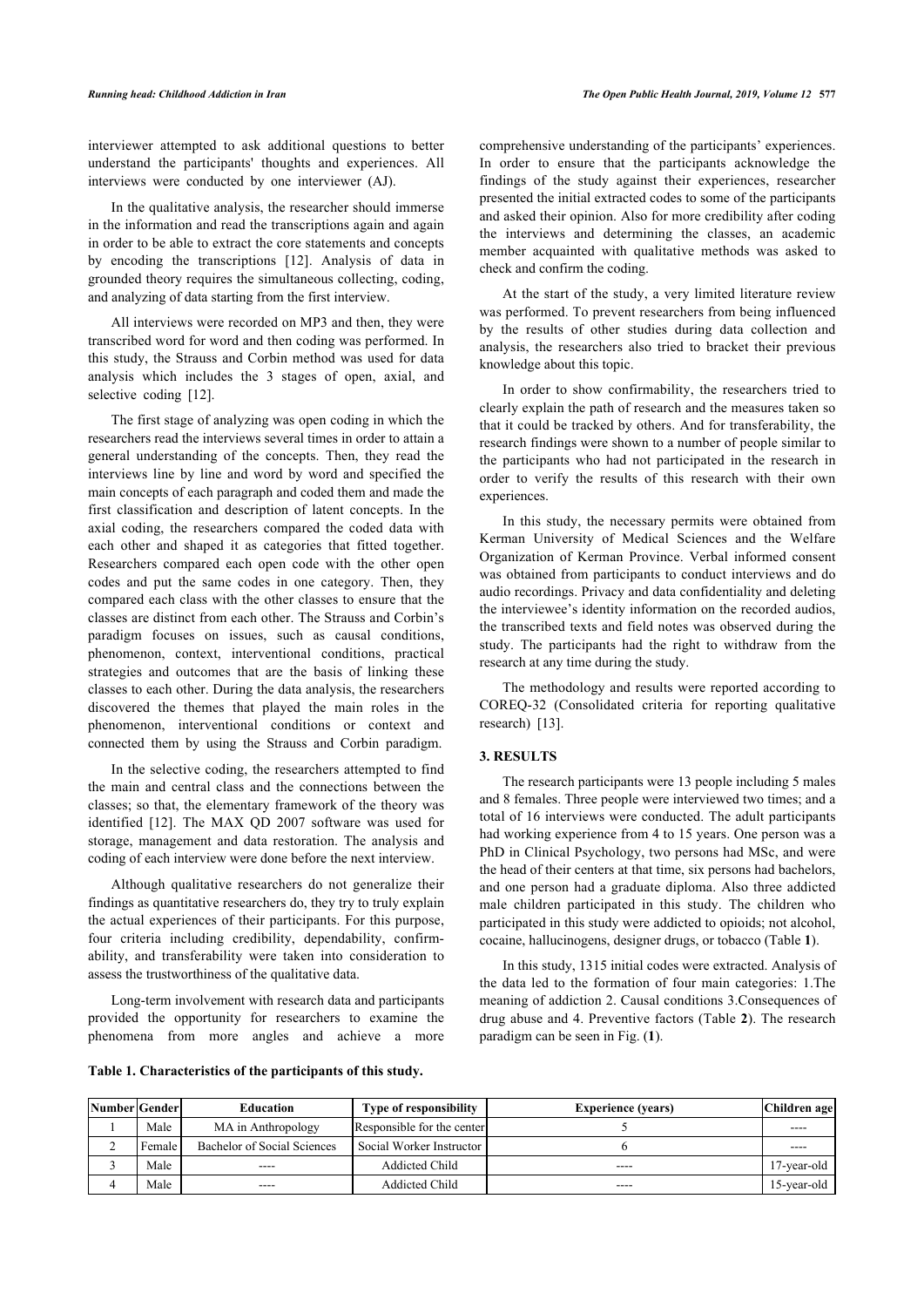# **578** *The Open Public Health Journal, 2019, Volume 12 Jafarnezhad et al.*

| (Table 1) contd |        |                                         |                               |                           |              |
|-----------------|--------|-----------------------------------------|-------------------------------|---------------------------|--------------|
| Number Gender   |        | <b>Education</b>                        | <b>Type of responsibility</b> | <b>Experience (years)</b> | Children age |
| C               | Male   | ----                                    | <b>Addicted Child</b>         |                           | 16-year-old  |
| 6               | Female | Bachelor of Science Degree              | Educator                      |                           |              |
| $\mathcal{I}$   |        | Female Bachelor of Educational Sciences | Psychologist                  |                           | ----         |
| 8               | Female | Bachelor of Librarianship               | Social Worker Instructor      |                           |              |
| 9               | Female | Bachelor of Science Degree              | Social Worker Instructor      | 6                         |              |
| 10              | Female | Bachelor of Architecture                | volunteer                     |                           |              |
| 11              | Female | Master of Management                    | Responsible for the center    | 10                        |              |
| 12              | Female | Bachelor of Architecture                | volunteer                     | 4                         |              |
| 13              | Male   | Doctor of Psychology                    | Psychologist                  | .5                        |              |

<span id="page-3-1"></span>

Fig. (1). The Theory paradigm. Causal and Preventive factors.

# <span id="page-3-0"></span>**Table 2. The codes and themes extracted in this study.**

| Codes                                                                                                                                                                                                                                                                                                                                                                                                                                                                                                 | <b>Axial codes</b>          | <b>Sub-themes</b> | <b>Themes</b>               |
|-------------------------------------------------------------------------------------------------------------------------------------------------------------------------------------------------------------------------------------------------------------------------------------------------------------------------------------------------------------------------------------------------------------------------------------------------------------------------------------------------------|-----------------------------|-------------------|-----------------------------|
| Pain relief, restlessness relief                                                                                                                                                                                                                                                                                                                                                                                                                                                                      | Physical relief             | Destructive but   |                             |
| Soothes the nerves, gives a sense of mental relaxation and relief of feeling<br>inferior                                                                                                                                                                                                                                                                                                                                                                                                              | Mental-psychological relief | narcotic          |                             |
| Non-normality of the physical system, gradual dependency of the body to the<br>drug, dependence on recurrent drug use, increase in the amount of drug use<br>compared to the past, the phenomenon of tolerance to the drug, impairment in<br>physical performance, severe pain in case of not taking, severe seizures,<br>continuous use, a gradual trend to routine drug use, lack of control over time and<br>amount of taking, gradual increase in amount of drug use, dependency to drug<br>abuse | Physical dependence         | Dependence        | The meaning<br>of addiction |
| Psychological dependence, mental symptoms of withdrawal, experience of<br>mental symptoms in the case of not using, depression, anxiety, fear, low self<br>esteem                                                                                                                                                                                                                                                                                                                                     | Mental dependence           |                   |                             |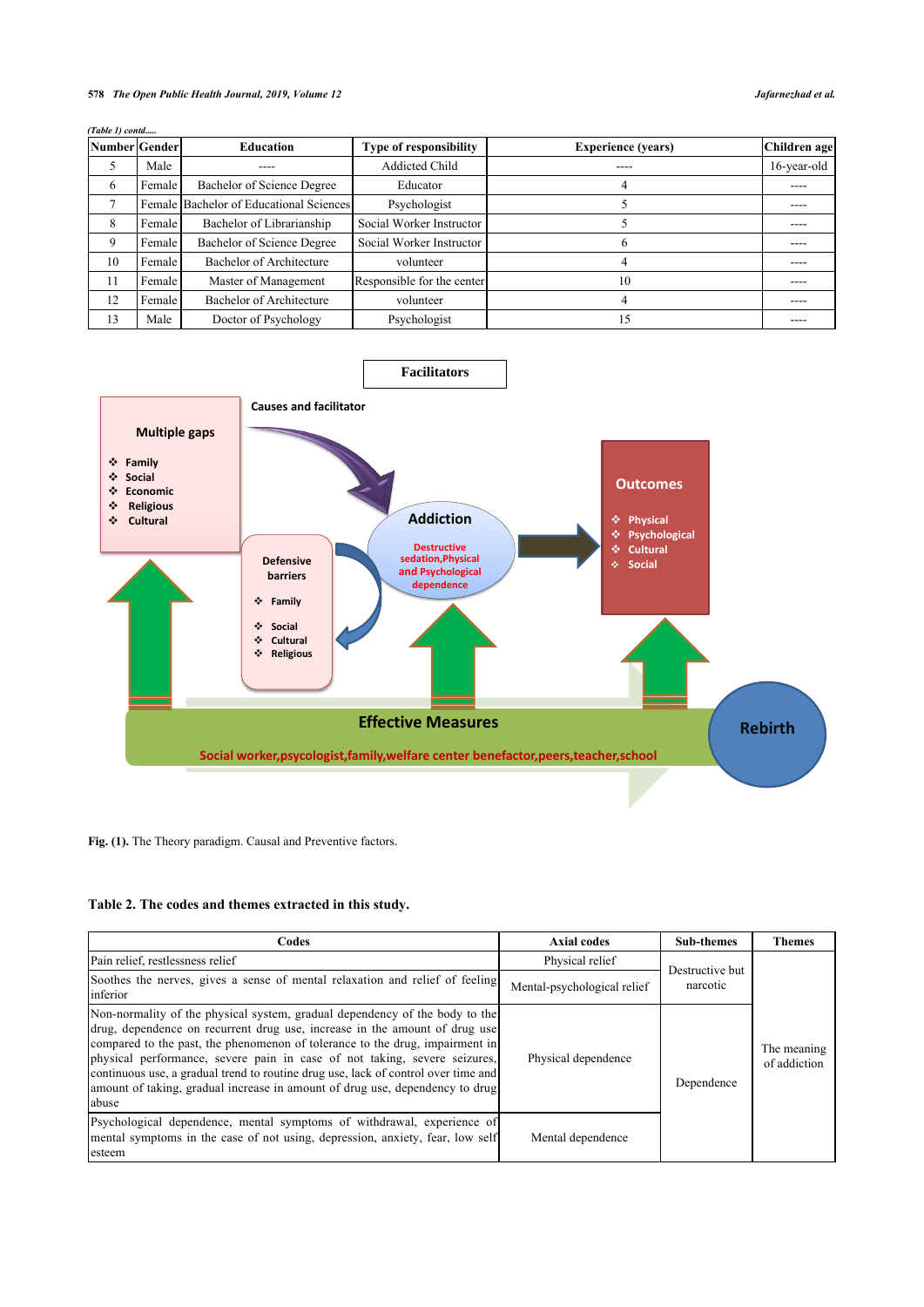*(Table 2) contd.....*

| Codes                                                                                                                                                                                                                                                                                                                       | <b>Axial codes</b>                                                    | Sub-themes                    | <b>Themes</b> |
|-----------------------------------------------------------------------------------------------------------------------------------------------------------------------------------------------------------------------------------------------------------------------------------------------------------------------------|-----------------------------------------------------------------------|-------------------------------|---------------|
| Influenced by people, influenced by the environment, (school, street, park).<br>having no power to say no to people outside home                                                                                                                                                                                            | Environment outside home                                              |                               |               |
| Addicted family, addicted classmates, addicted friends                                                                                                                                                                                                                                                                      | Individuals related to the child                                      |                               |               |
| Delinquency, theft, begging on the streets, working children                                                                                                                                                                                                                                                                | Social pitfalls                                                       | Social gaps                   |               |
| Low control on access to drugs, increasing concerns about drug use in the<br>community, existence of drugs in the family                                                                                                                                                                                                    | Easy access to drugs in the<br>community                              |                               |               |
| Economic difficulty in families, parents not having good jobs, child not having<br>pocket money                                                                                                                                                                                                                             | Financial poverty                                                     | Economic gaps                 |               |
| Not having good toys, a good house, good clothes, good food                                                                                                                                                                                                                                                                 |                                                                       |                               |               |
| Not having a good relationship with parents, low knowledge of the family, lack<br>Low educational of parents<br>of understanding of the child from the family, illiteracy of parents                                                                                                                                        |                                                                       |                               | Causal        |
| Not having awareness of the dangers of society, being under the influence of bad<br>friends, contact with addicted people, born in a family with cultural poverty                                                                                                                                                           | Lack of understanding of<br>community issues                          | Cultural gaps                 | Conditions    |
| Reduction of spiritual health, not internalizing the beliefs and religious values,<br>family not being religious, the faded role of religion in the family                                                                                                                                                                  | Low adherence to religious<br>beliefs                                 | Religious gaps                |               |
| Forcing the children to beg, unemployed parents, imprisoned parents, addicted<br>Irresponsible parents<br>parents, neglect of parents                                                                                                                                                                                       |                                                                       |                               |               |
| Child without a parent, loss of parents, wishing the parents were alive                                                                                                                                                                                                                                                     | Absence of parents                                                    |                               |               |
| Lack of understanding the child by the family, not providing mental and<br>emotional relief for the child by family, bad behavior of parents                                                                                                                                                                                | Lack of attention to the<br>children from the family                  | Family gaps                   |               |
| Lack of checking the behaviors, lack of checking the child's peers                                                                                                                                                                                                                                                          | Lack of supervision on the<br>child's behaviors and<br>communications |                               |               |
| Hangover, body aches, severe nausea, back pain, restlessness, bone pain,<br>convulsions, self-harm, no desire for food                                                                                                                                                                                                      | Physical Symptoms                                                     | Physical<br>consequences      |               |
| Not having peace, crying, being shy, being sensitive, being confused, being<br>disorganized                                                                                                                                                                                                                                 | Hopelessness                                                          | Psychological<br>consequences |               |
| Mood changes, depression, sleep disorders, low self esteem                                                                                                                                                                                                                                                                  | Depression                                                            |                               |               |
| School dropout, low literacy of the family, lack of interest in education, interest<br>in working and earning money                                                                                                                                                                                                         | Illiteracy                                                            | Cultural                      | Consequences  |
| Poor social relations, poor communications, not finding a good job                                                                                                                                                                                                                                                          | Social life                                                           | Consequences                  | of addiction  |
| Having no sense of responsibility to family and community, undermining social<br>position, lack of sociability towards others, dropping out of school, reduced<br>quality of life, isolation and depression                                                                                                                 | Individual                                                            | Social                        |               |
| Weak human relations, increasing crimes and imprisonment, rising inequality<br>and poverty, spread of divorce and family disintegration                                                                                                                                                                                     | Social                                                                | consequences                  |               |
| Keep track of the child's family, creating inner peace in children, strengthen the<br>sense of responsibility in children, empathizing with the child, keeping the<br>child's secrets, filling the leisure time of the child, creating a sense of hope for<br>the future in children, making effective verbal communication | Social Aid worker                                                     |                               |               |
| Fill the emotional gap in children, fill the leisure time of children, living a sense<br>of hope for the future in children, making effective verbal communication                                                                                                                                                          | Psychologist                                                          |                               |               |
| Having good peers in the center, not having addicted friends, imitating peers                                                                                                                                                                                                                                               | Peer                                                                  |                               |               |
| Sympathy with children, holding literacy classes for children, creating a sense of<br>hope for the future in children, filling the leisure time of children                                                                                                                                                                 | Benefactor                                                            | Defensive                     | Preventive    |
| Attention to children, providing mental and emotional comfort for the child,<br>keeping track of children and their peers, lack of drug addiction in the family and<br>parents, teaching the child about addictive drugs and their dangers                                                                                  | Family                                                                | barriers                      | strategies    |
| Life skills training, raising awareness about the types of drugs and the effects of<br>taking them, school meetings with parents, creating a sense for studying and<br>healthy living                                                                                                                                       | School                                                                |                               |               |
| Role modeling of teacher for children, communicating with children, child's<br>awareness about the types of drugs and its consumption consequences, the impact<br>of teacher behavior on children, giving a sense of hope to the children                                                                                   | Teacher                                                               |                               |               |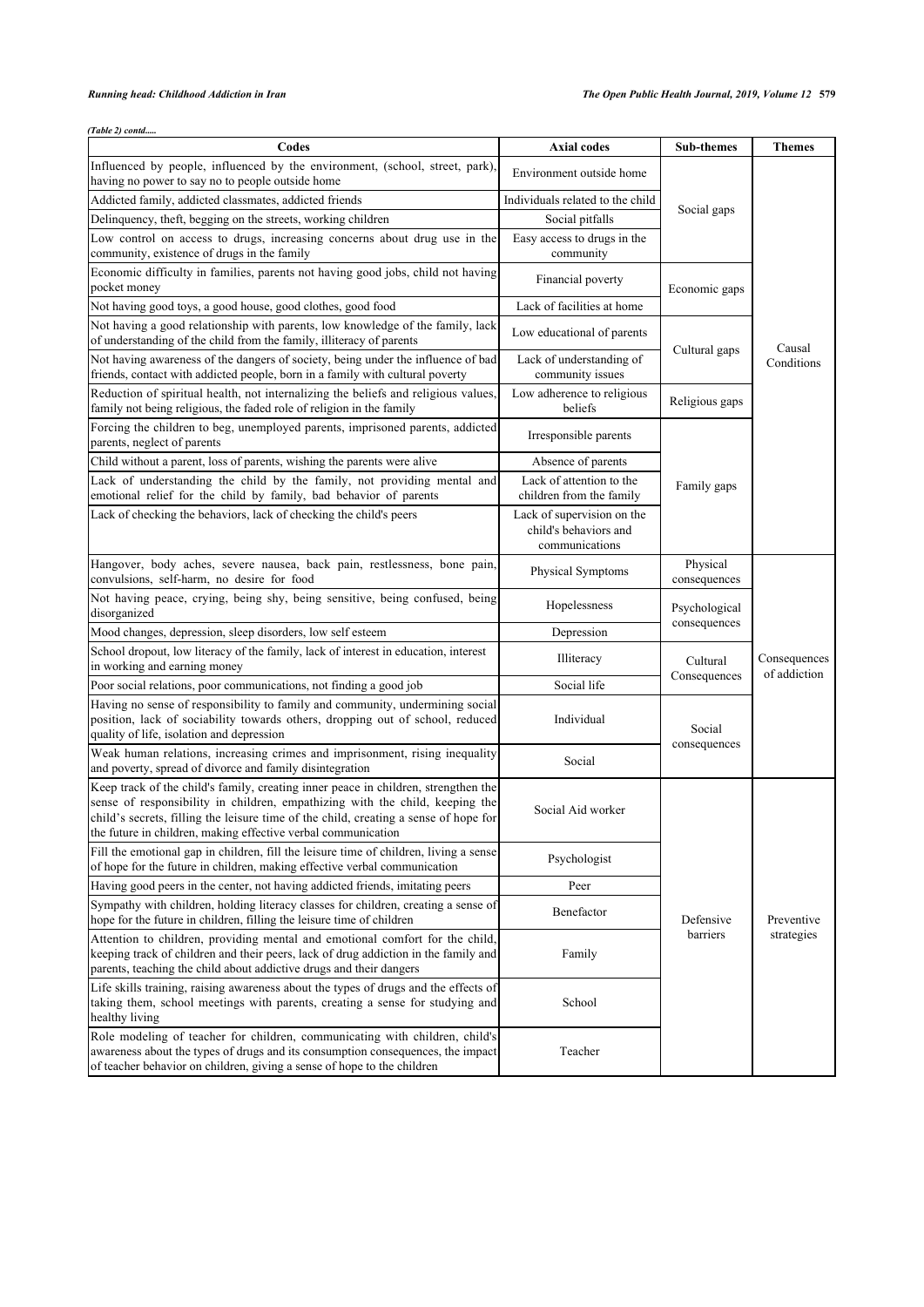*(Table 2) contd.....*

| Codes                                                                                                                                                                                                                                                                                                                                                                                                                                                                                                                                                         | Axial codes    | <b>Sub-themes</b> | <b>Themes</b> |
|---------------------------------------------------------------------------------------------------------------------------------------------------------------------------------------------------------------------------------------------------------------------------------------------------------------------------------------------------------------------------------------------------------------------------------------------------------------------------------------------------------------------------------------------------------------|----------------|-------------------|---------------|
| For family: providing training opportunities for parents, raising awareness of<br>parents<br>For Children: filling the leisure time of the child, keeping track of the child's<br>family, providing welfare services for the children, providing employment<br>opportunities for children, life skills training, providing health care to children,<br>strengthen the sense of responsibility, literacy classes for children, facilitating the<br>return of children to their family, providing the child with identity by getting a<br>the birth certificate | Welfare Center |                   |               |

#### **3.1. The Meaning of Addiction**

Participants of this study pointed to the following topics to describe the meaning of addiction.

#### *3.1.1. Destructive Relief*

According to the viewpoints of our participants, although children achieve short termed mental and physical relief, it's regular use is destructive and leads to physical and psychological effects, such as body aches, back pain, depression, *etc*.; and they would gradually have to consume more. These children all had family or social problems and therefore, they turned to addiction to get rid of the psychological turmoil.

#### *3.1.2. Dependency*

Study participants acknowledged that drug use leads to dependence and this dependence shows itself in two forms of physical and psychological dependence. Physical dependence means the drug use must be frequently used by the child, because their body has become dependent on it. In the psychological dependence, if he does not use the drug in a timely manner, it will have a negative effect on child's mental health in which anxiety, fear and low self-esteem are some to mention .Participant number 6 commented:

> *"Once drug abuse happens, it usually creates effects that lead to continuous consumption, and if drugs are not used, withdrawal symptoms such as stress and fear appear."*

#### **3.2. Causal Conditions**

Causal conditions led to factors that from the participants' perspective, had an impact on drawing children to drug abuse or in other words, facilitated the situation for drawing the child into the trap of addiction. These causal conditions are as follows:

#### *3.2.1. Familial Factors*

#### *3.2.1.1. Incompetent Parents*

Most participants thought that reckless and incompetent parents are the main causes of addiction in children. This include parents who do not put their child under surveillance, do not pay attention to whom the child's friends or companions are, are involved in their own personal issues and do not spend time with their children. This parental negligence provides a substrate for the child's tendency to addicted friends and addiction.

Another factor that all participants agreed upon was

addicted parents. A child who is born in a family with addicted parents and sees drug abuse in his own family in early childhood loses his spirit and motivation and sees himself convicted to becoming addicted. Participants acknowledged that parent's addiction can be considered as an important, driving, and even underlying factor for addiction in children. Participant number 4 stated:

> *"The father was severely addicted and the mother had severe addiction as well; their child was also involved. That is,…the father, mother, and brother were all addicted to heroin".*

Participants also mentioned that parent disputes and refuge from tension were among the reasons that led to children's addiction.

#### *3.2.1.2. Absence of Parents*

Participants expressed that if one of the parents, father or mother have died, since the child feels the parent's absence and wants to fill it, he seeks to fill the gap of his parents or guardians by something in the environment and this provides the opportunity to go toward drugs. The story of one child who got addicted is as follows:

> *"I am from … [name of suburb deleted] in Kerman. Both my dad and mom had died. My mother died when I was 2 years old and my father died when I was 7 ".*

The information gained from the participants also suggested that parent imprisonment can be one of the issues that cause children's addiction due to the absence of parents. Some participants thought that maternal absence is more detrimental than paternal.

#### *3.2.2. Cultural Factors*

Another factor that can lead to child's drug addiction from the perspective of the participants was educational deficiencies.

# *3.2.2.1. Low Parental Education*

People participating in the study stated that parental literacy can be a deterrent to children's addiction. From the perspective of the participants, parents who are more educated and have high literacy levels, certainly have better knowledge about the environment and society in which they live and can transfer their knowledge to their children. In other words,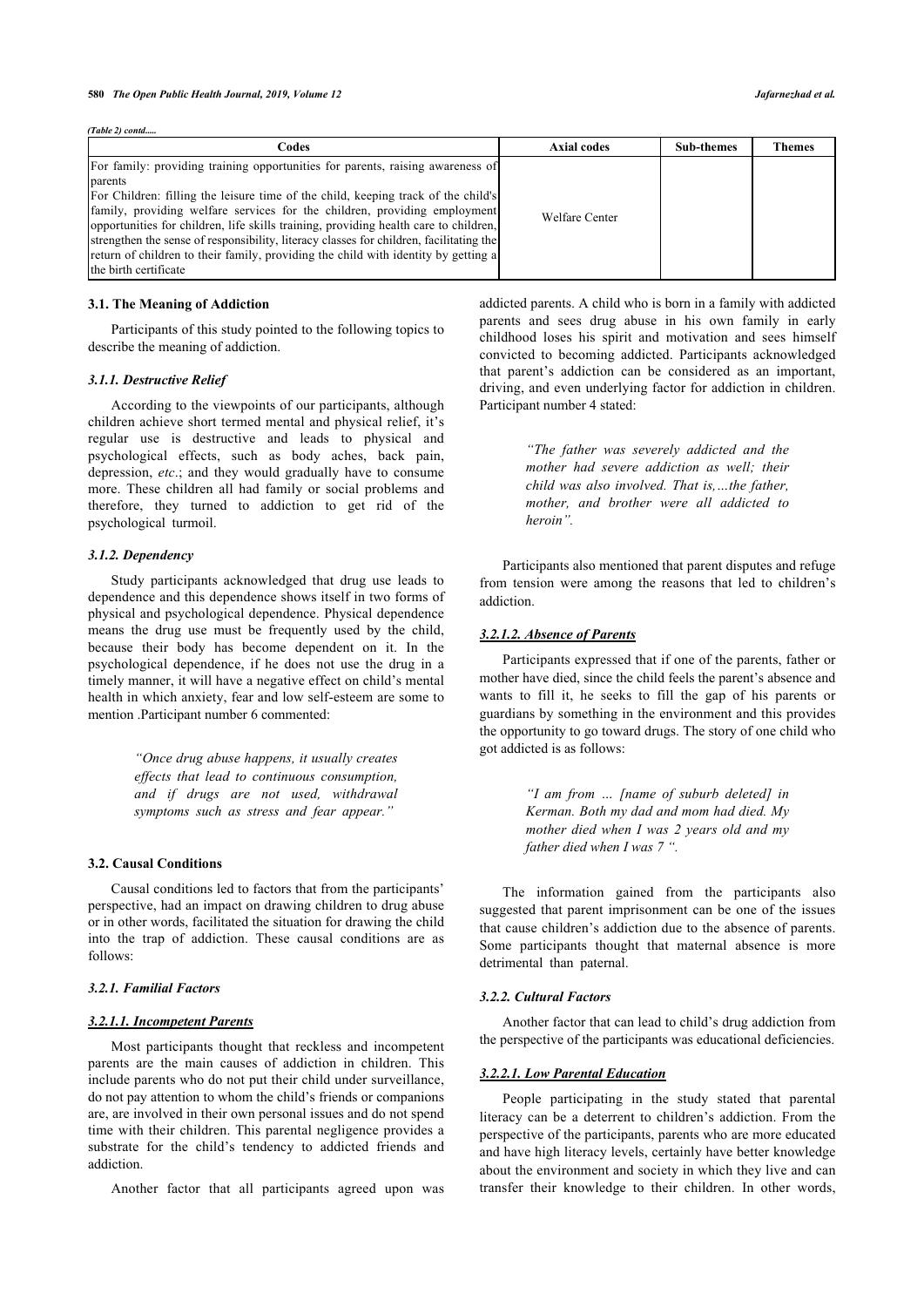children are affected by their parents' literacy and culture and this in turn can improve the interaction of children with their parents and improve their interaction with others.

#### *3.2.2.2. Lack of Understanding of Social Problems*

From the perspective of the participants, children who do not have a clear understanding about their community, go wrong in their judgment about community issues and choose wrong friends and peers and eventually get caught in the trap of addiction through the influence of their addicted friends and peers. Participant number 5 said:

> *"Children who are born in lowly educated families and grow up there, cannot understand most community issues and are easily deceived... It makes them get influenced by their friends sooner than others, and become addicted".*

#### *3.2.3. Religious Factors*

Lack of adherence to religious teachings in parents including lack of performing religious practices, such as prayers were other factors introduced as a predisposers for children to addiction by the participants.

One factor that participants emphasized was that not internalizing religious values, and not binding to religious beliefs, and the trimmed role of religion in the family can create a condition that facilitates children's refuge to drugs. Parents who do not do their religious rituals and do not adhere to religious teachings, find themselves in more tension. Because religion provides a framework for their life and helps them to restrain from hazardous behaviours. Subsequently, children follow their parents behavior, and parents have a positive impact on their children through simple and everyday acts such as prayers, or reciting the Qur'an *via* reminding the role of religion and spirituality to their child. Participant number 6 says:

> *"Religion is one of the factors that can have a protective role, because values are internalized in a child from ages 4 to 5 years old until maturity. And if a child knows that what is said and what is acted are the same in his family, it definitely helps … religious beliefs and values can protect him against addiction".*

#### *3.2.4. Economic Factors*

Participants acknowledged that financial poverty is certainly an issue that has a direct and indirect relationship with addiction. This means that poor families cannot live in a relatively good district and would have to rent a home in suburbs or places infested with drugs due to the inappropriate financial situation of the residents. On the other hand, in poor families parents cannot fulfil the expectations of their children such as pocket money or other needs, and this especially in boys, causes these children to act in obstinance with their parents and families; and to be drawn to addiction. Participant number 3 said:

> *"One of the other reasons [for addiction] could be family poverty. Children, particularly boys, usually have demands from their parents, and if parents cannot meet these demands, they go out with their comrades …, and want to be with them… and receive drugs from them and use drugs; and the family can no longer control their child".*

# *3.2.5. Social Factors*

### *3.2.5.1. The Outside Home Environment*

From the viewpoint of the participants, one of the factors that can have a high influence on children's addiction is the environment outside home. Children can communicate and interact with many people and they can be influenced by them in the environment outside their home or the society. One of the issues that participants expressed was that children should be able to withstand in the society and have the power to say no. Participant number 2 said:

> *"When a teenager has no power to say no, he accepts the offering of a cigarette in the environment outside home, and when he begins to use drugs, he continues it until the end. That is, if people propose anything else to him, he will surely accept it".*

#### *3.2.5.2. Easy Access to Drugs in the Society*

One of the other social factors that can cause addiction in children is drugs easily being accessed in the society, their home and in the community in a way that it can be easily bought and sold, and exchanged with a low cost. The participants believed that if more control was imposed on purchasing and selling drugs by the authorities and institutions or in other words drugs were not easily accessible for people, it could be considered as a deterrent factor and strategy to prevent children's addiction and the opposite can be considered as a driving factor for addiction in children. Participant number 9 said:

> *"Drugs should not be easily accessible,…. drugs should not be easily exchanged in the streets ... and this problem should be dealt with".*

# **3.3. Consequences of Addiction**

Study participants stated that the drugs, due to its longterm use, can lead to different physical, mental, social and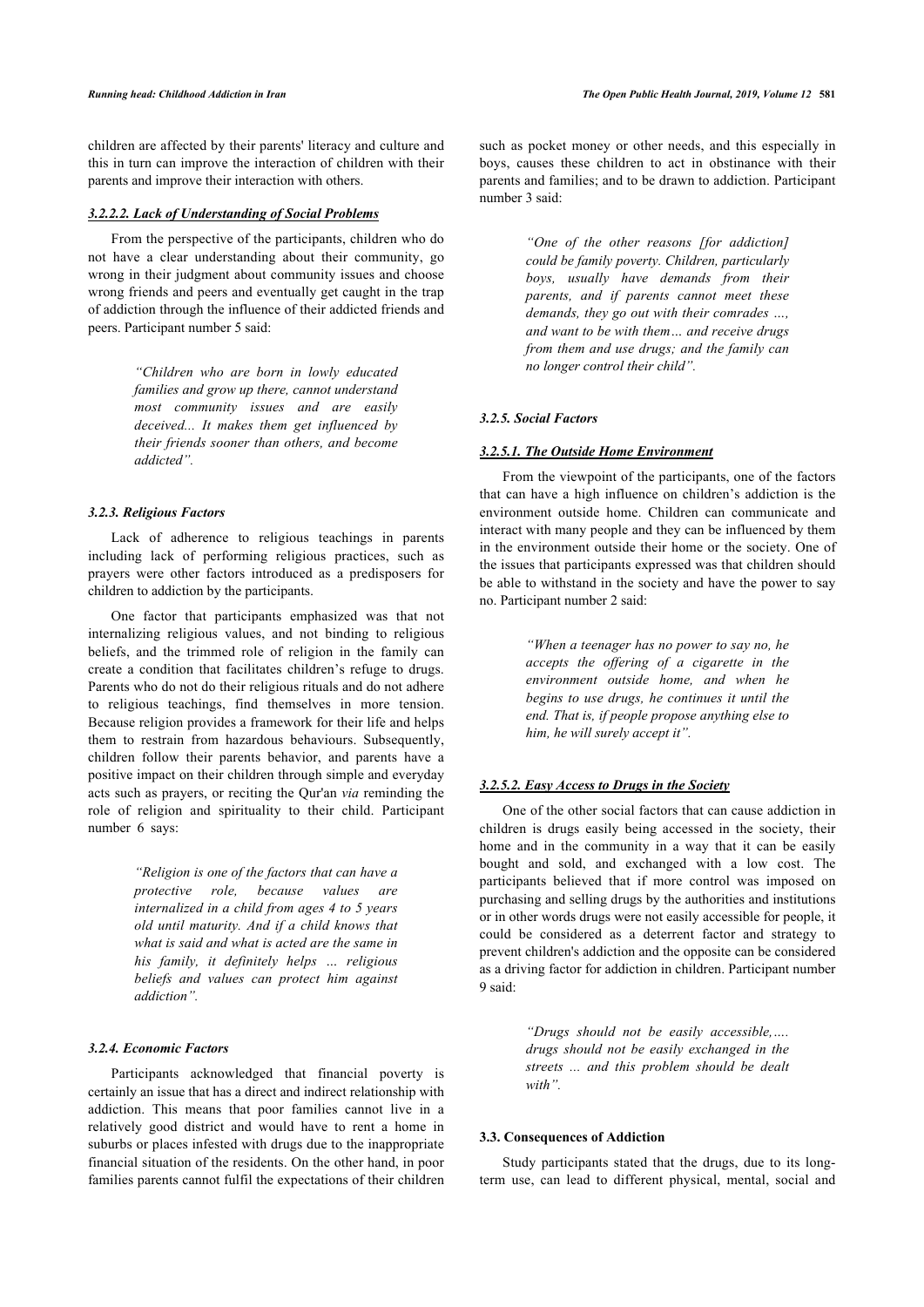cultural consequences. So that, consumption by children can cause physical consequences, that can lead to symptoms, such as body aches, restlessness, severe nausea, and… in case of delayed use.

Substance use prevents children's calmness and causes disorganization and confusion in children, which subsequently causes hopelessness and irritability. One of the cultural consequences of drug abuse is that when a child becomes addicted, he loses his motivation for studying, drops out of school and seeks to find a job and provide money for his drugs. In this regard, one of the addicted children stated:

> *"I do not want to go to school;… I dropped out. I want to work beside my friend in the fast food restaurant that he works. I am not interested in studying and I do not like it …".*

The social consequences that are created by drug abuse in children can affect the child's personal and social life, because the child is apathetic to his family and the community and does not show a sense of responsibility and this causes the child to find a precarious social character in the future and leads to seclusion and isolation of children. In this regard, participant number 2 who was a psychologist said:

> *"Well, a child who is addicted and is driven toward addiction will be isolated; and his quality of life will be low and will have a precarious social situation in the future".*

#### *3.3.1. Preventive Strategies*

In order to prevent children's addiction or reduce the prevalence of this social problem, strategies were suggested by the participants, and are mentioned below.

### **3.4. Preventive Factors**

# *3.4.1. Human Factors*

Parents and family, social workers, psychologists, peers, teachers and donors, as people who have close relationships with children, can play an important role in preventing child addiction.

It can be said that the most important factor that drags a child to addiction is the family, because the family especially the parents are children's role models. All participants agreed that the main inhibitor, facilitator, and strategies to children's addiction are rooted in the family. Families can provide a safe and joyful environment for children and provide programs that fill the spare time of children and prevent them from drug abuse. Generally, participants thought that the leading role in children's addiction was undertaken by the family. Participant 11 said:

> *"…what I have seen among all of the children here, I think that first of all the family is important".*

From the perspective of the participants, playing and recreational activities conducted by the social workers, fill the free time of children, can keep them engaged and prevent them from thinking about using drugs. Social workers stated that by holding extracurricular classes, and filling their free time and providing sympathy and a sense of responsibility, children come to inner peace, find hope, and discomfort and sadness disappears in them. In this regard, one of the social workers who had a history of 5 years caring for these children said:

> *"…when classes are held by social workers, they really become happy and their state of depression and sadness disappears".*

Another important human factor is peer groups. Children want to mimic what their peers are doing in order to be accepted by the group. From the perspective of some participants, if there are a lot of drug abusers in these peer groups, the child is encouraged and persuaded to turn to drugs. In this regard, one of the psychologists who had 15 years of experience of working with these children stated:

> *"If there are a high number of peers who use drugs, this really has an impact on the child, because he loves to belong to these peer groups and loves to be with them".*

Among the aid that the charity groups were willing to provide was to create education motivation for the addicted children who dropped out of school through literacy classes; so that children could gain the ability to read and write and also fill their time with useful programs. Participant number 8 who was a donor said:

> *"One of the things that we are looking into is that the majority of children who come here are illiterate and we are trying to teach them how to read and write during this very short time".*

School, as a second home for children, can play a significant role in deterring children from addiction. Participants acknowledged that a lot of topics can be raised in meetings hold at the school with parents; such as increasing awareness about drugs, peers who are in contact with the child, the needs and expectations of children and *etc*. In other words, these sessions can increase parents and school's attention to children and put children under surveillance. Participant number 4 who was a social worker says:

> *"The parents-teachers meetings at school can be helpful in preventing addiction in children".*

From the perspective of some participants, teachers can also be an important and effective factor in preventing addiction in children, because teachers are considered as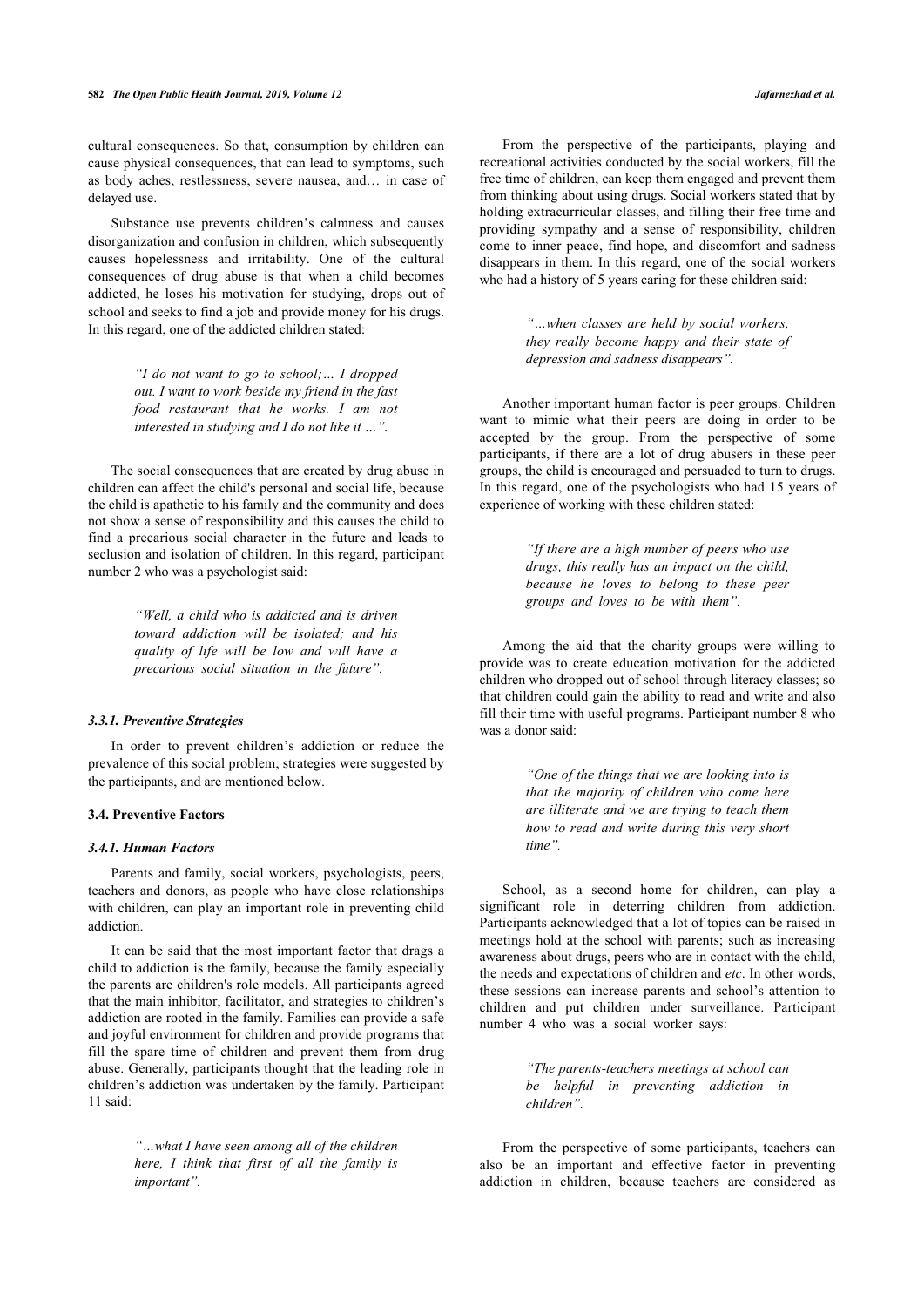children's role models. They acknowledged the things that teachers can do is to increase the children's awareness of drug abuse, ways of becoming addicted, and the consequences of addiction. Participant number 8 who was a sponsor said:

> *"…there is a positive impact of awareness on children, teachers should tell children about addiction, its consequences, and the problems it creates."*

# *3.4.2. Welfare Center*

Welfare Centers can help reduce addiction in children and their families through supporting parents. These organizations can increase awareness in parents. This awareness can be in various fields such as the variety of drugs, routes of usage and the dangerous consequences that it follows. Welfare centers can also prevent addiction in child by supporting children. Some of the work that the study participants acknowledged was providing good food, good clothing, recreational and welfare facilities for children. The centers can also resolve some of the children's deficiencies by providing facilities. Participant number 9 who was a sponsor said:

> *"…health care services, and psychiatry services have a high price, but for children who come here from different places,… the welfare center has a contract with Zanjire Omid [a charity] in Tehran and children are treated for free …".*

Welfare workers said that their experience shows that some of these addicted children have no birth certificates due to the negligence of their parents. In this case, welfare centers coordinate with the Civil Registration administration to get birth certificates for children after performing the legal procedures. Getting a birth certificate is the first step for changing the lives of these children. Without a birth certificate they have no access to school or health services. In this regard, one of the social workers who had a history of taking care of these children stated:

> *"We try to find the child's birth certificate, if we do not find it or it has been sold, we get a replica for them; if they do not have a birth certificate at all, we will request it via the welfare center and get their birth certificate".*

# **4. DISCUSSION**

Findings of this study showed that familial, economic, social, cultural, and religious factors can be effective in children's addiction.

According to our participants' comments, addiction is less likely to be seen in children whose parents have strong religious beliefs. Studies from Algeria and Iran have reported that religious beliefs played an important role in prevention of addiction. Religious beliefs, and performing prayers define a framework of right deeds for the family; and thus strengthening religious beliefs in families especially in parents can be a strategy to prevent addiction [[10,](#page-10-9) [14](#page-10-13), [15\]](#page-10-14).

It seems that addiction was higher among children whose parents were in prison. It is likely due to the fact that parent's presence in the family would cause more monitoring and attention to children; therefore, the presence of parents at home can be an effective factor in preventing addiction among children.

It also appeared that addiction was more observed in children who had lost their parents. In fact, the death of one parent has a much hard impact on the lives of family members especially children. Parents fulfil both physical (such as food, clothing, *etc*.) and spiritual needs (affection, attention and understanding) of their children. Another point is that children learn their behavioral from the interaction of their parents with other family members and friends. However, children who have lost one of their parents are drawn towards people outside home like addicted peers to compensate for the lack of their presence and eventually fall into the trap of addiction. It can be concluded that children who find themselves alone and are not cared for; may consciously or unconsciously get drawn toward drugs to offset or mitigate the absence of their parents. In a research, about the causes of addiction in Varamin city, Iran, death of a parent was considered as one of the reasons for addiction [[16\]](#page-10-15).

In this study parent disputes were also among the reasons mentioned that led to children's addiction. Studies in Iran and abroad have reported that divorce in the family leads to tendency of children towards addiction[[10,](#page-10-9) [16](#page-10-15), [17\]](#page-10-16).

The participants of this study commented that parent behavior, such as attention to children and love can be effective in the prevention of child addiction. Studies comparing families with addicted and non-addicted members, have shown that most adolescents who are not involved in substance abuse were those who did not experience family tensions. Researchers think drug abuse does not happen in isolation and familial factors are often engaged [\[10](#page-10-9)]. In a study performed on the causes of addiction among young people in Iran, the addicts thought their family was more to blame for their addiction [\[10](#page-10-9)]. And another study showed that the family in which people live has a direct impact on the formation of the individual's psychosocial personality, either before marriage or after it. Like the mentioned studies, this study also considers the major influential role of family in the individual's tendency toward addiction [[18\]](#page-10-17).

According to results of the study, it seems like children whom one of their family members is addicted are more inclined to drug abuse. This can be justified, because children have a close interaction with their family members, and place family members as their role models. The presence of addicted family members can make drug abuse seem moral for the children and incline them toward drug abuse. In research conducted among family members, researchers found that if the elder of the family is addicted, this misbehavior is accepted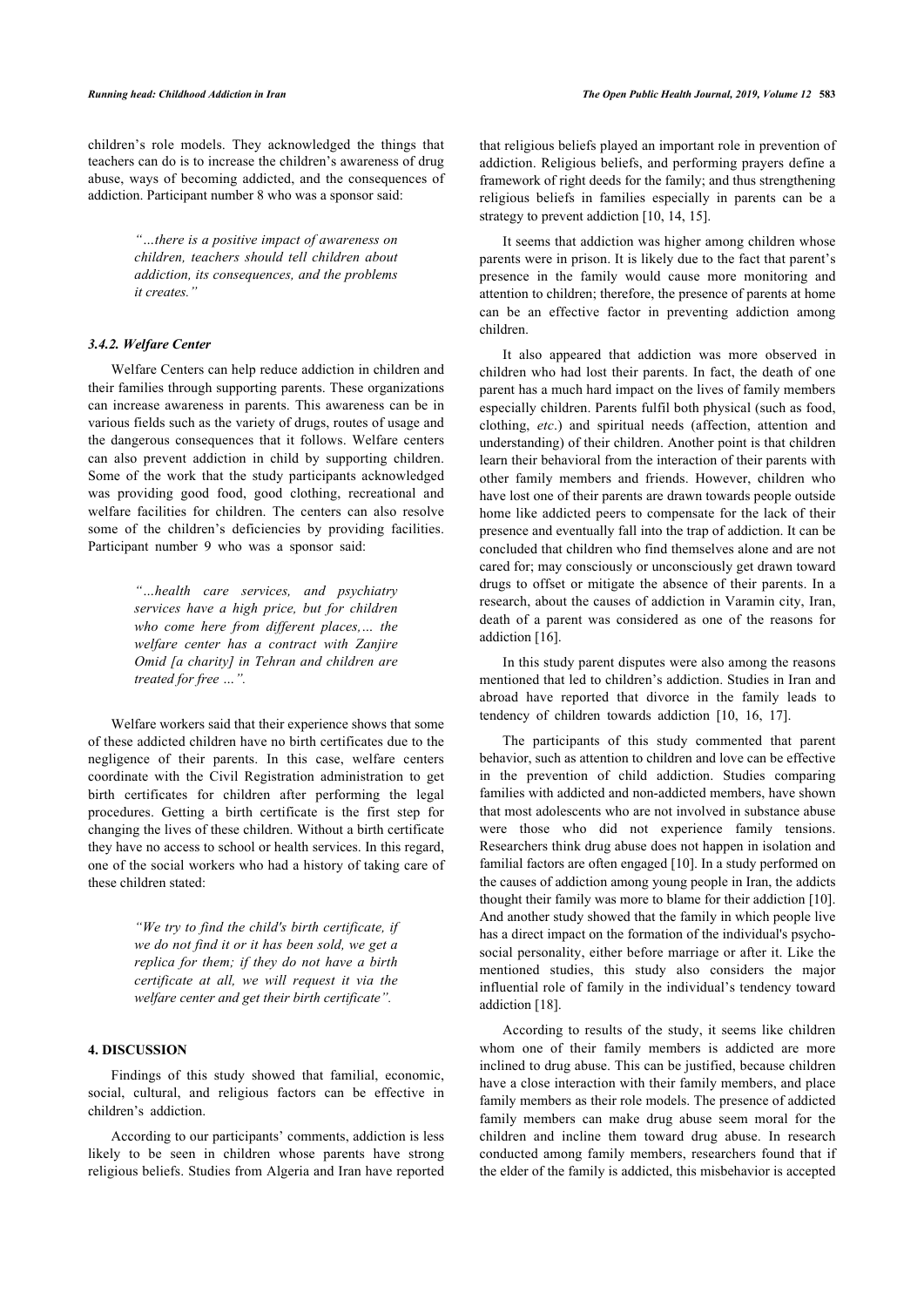by other family members and leads to children's tendency toward addiction[[10\]](#page-10-9). In a study conducted in Iran, a significant percentage of studied addicts become addicted under the influence of other addicted family members, and they directly blamed their parents and/or other family members for their addiction [\[19\]](#page-10-18). Other studies have also reported that an addicted family member or addicted parent (especially addicted father) has a major impact on addiction in children [\[10](#page-10-9), [20\]](#page-10-19).

The present study showed that parental literacy and awareness can be a deterrent factor for addiction in child. A study, from Iran stated that low parental literacy is one of the reasons for individuals tendency toward addiction [[21\]](#page-10-20).Other research from Iran consider lower than high school education [[22\]](#page-10-21) or parental illiteracy and low literacy as important social variables affecting tendency toward drug abuse[[14\]](#page-10-13). Other studies in Iran indicated that the less the parents' education and awareness about the effects of drug abuse, the higher the possibility of drug abuse among the youth [\[23](#page-10-22)].

Our findings indicated that family poverty is a facilitating and driving factor for children toward drug abuse. It is obvious that a poor family which cannot buy or rent a good home and lives in low socioeconomic suburbs or slums; cannot afford food and clothing and may have to earn money through begging or committing crimes and this can further facilitate children's addiction. Other studies conducted in Iran have also reported that poverty is a predisposing factor for addiction [[14](#page-10-13), [21\]](#page-10-20). Research findings suggest that life skills like the power to say no, creative thinking and *etc* can be a deterrent factor for children's addiction. It may be stated that the courage to say no should be taught by the family, parents, school, teacher, social worker and psychologist. It is clear that a child who has learned life skills such as the power to say no, decision-making and critical thinking before doing something can show better and more accurate responses in critical circumstances.

Some of the participants in this study believed that easy access to drugs can be a facilitating factor for children's tendency to addiction. Another study in Iran stated that easy access to drugs is the most important social variable influencing tendency to drug abuse [\[22](#page-10-21)].

It seems that another reason for children's addiction is the addicted peers. Studies conducted in Iran have indicated that there is a significant relation between socializing with bad friends and tendency to addiction [[3,](#page-10-2) [9,](#page-10-8) [10](#page-10-9), [15,](#page-10-14) [17,](#page-10-16) [24](#page-10-23) - [34\]](#page-10-24); however, these were quantitative studies conducted on mainly adult populations, which makes comparisons difficult.

We hope that the findings of this research can help policymakers and formal institutions control drug abuse in children. Also, solutions and long term programs can be proposed to control addiction in children through cooperation among various sectors, such as welfare centers, the municipality, police forces, and rehabilitation centers.

One limitation of the present study was that we could not do interviews with parents of addicted children due to their lack of cooperation or lack of access. Also we were not able to interview girls because of the objection of the welfare centers.

A few qualitative studies has been conducted so far about children's addiction. The strength of this qualitative study was that it was able to depict some related social risk factors and provide suggestions for their control.

# **CONCLUSION**

The results of this study suggest that providing support to orphans or children from low income families, life skills training, parental supervision, teaching parenting skills, and tracking and monitoring the child's peers; through welfare organizations, the municipality, police forces, charities and donors can help to prevent, reduce, and control addiction in children.

# **LIST OF ABBREVIATIONS**

**UN** = United Nations.

**COREQ-32** = Consolidated Criteria for Reporting Qualitative Research.

# **AUTHORS' CONTRIBUTIONS**

- [1] Study concept and design: Khanjani, Tirgari, Jafarnezhad.
- [2] Interviews: Jafarnezhad
- [3] Acquisition of data: Khanjani and Jafarnezhad.
- [4] Analysis and interpretation of data: Khanjani, Tirgari, Jafarnezhad.
- [5] Drafting of the manuscript: Khanjani and Jafarnezhad.
- [6] Critical revision of the manuscript for important intellectual content: Khanjani.
- [7] Statistical analysis: Khaniani and Jafarnezhad.
- [8] Administrative, technical, and material support: Khanjani and Tirgari.
- [9] Study supervision: Khanjani.

All authors read and approved the final manuscript.

# **ETHICS APPROVAL AND CONSENT TO PARTICIPATE**

This study was approved by the Ethics Committee of Kerman University of Medical Sciences, Kerman, Iran (Ethics Code: IR.KMU.REC.1394.166).

# **HUMAN AND ANIMAL RIGHTS**

No animals were used in this research. All human research procedures followed were in accordance with the ethical standards of the committee responsible for human experimentation (institutional and national), and with the Helsinki Declaration of 1975, as revised in 2013.

# **CONSENT FOR PUBLICATION**

Informed verbal consent was obtained from all participants and their legal guardians.

# **AVAILABILITY OF DATA AND MATERIALS**

Data will be shared upon request'htqo "eqttgur qpf kpi "cwj qt0"